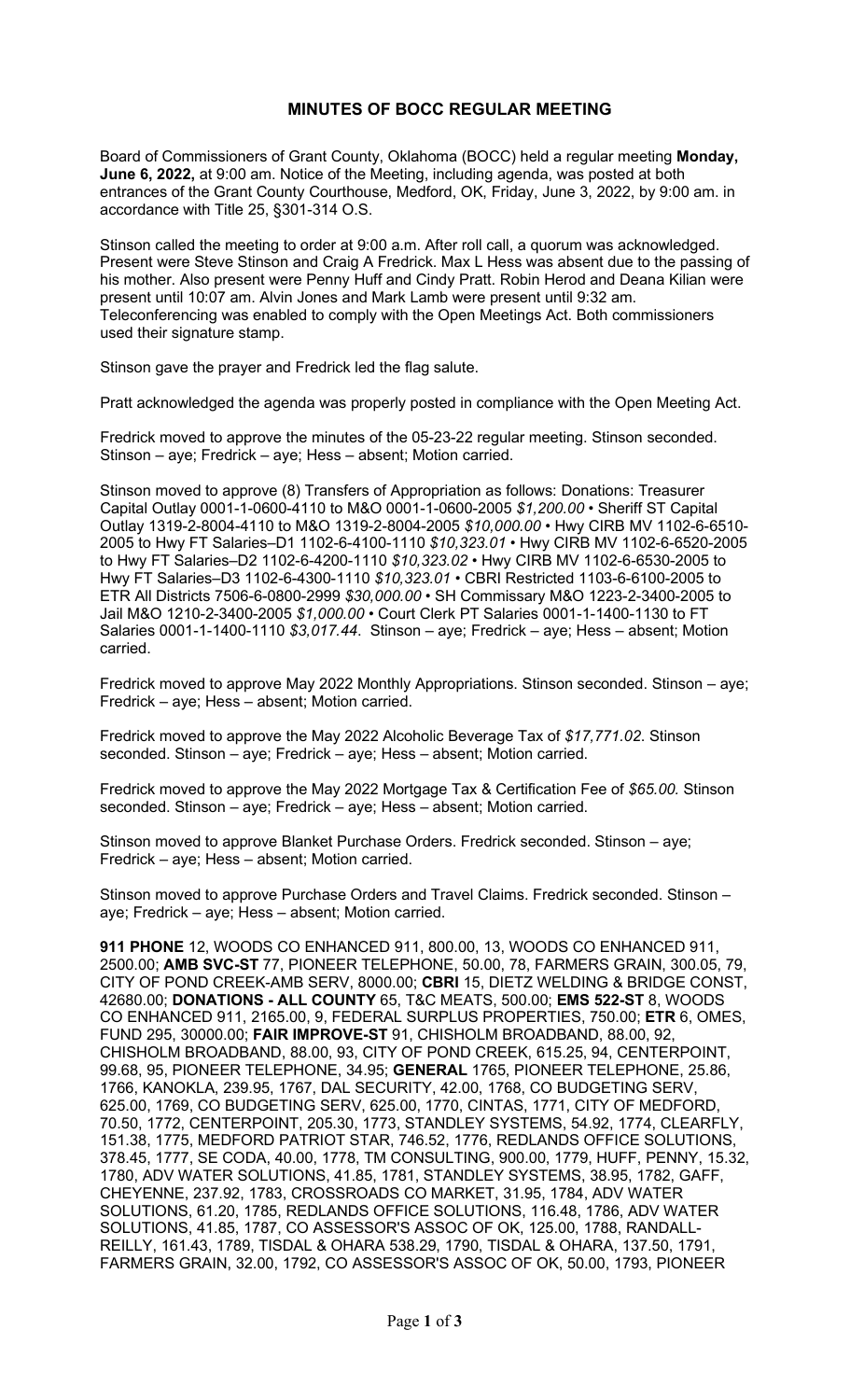TELEPHONE, 46.00, 1794, QUILL, 1091.94, 1795, QUILL, 594.96, 1796, POSTAL SERVICE, 1132.00, 1797, BRACE BOOKS & MORE, 1000.00, 1798, FARMERS GRAIN, 230.06; **HEALTH** 162, AT&T, 51.73, 163, MERRIFIELD OFFICE SUPPLY, 595.79, 164, CITY OF MEDFORD, 49.00, 165, NW SHREDDERS, 25.00, 166, ADV WATER SOLUTIONS, 24.80, 167, CENTERPOINT, 71.19, 168, AT&T, 227.35, 169, CHAVEZ, FELISHA, 500.00, 170, SLATER MECHANICAL, 361.00, 171, HELM, TERESA, 36.27, 172, LAZCANO, HELEN, 122.85; **HIGHWAY** 1860, GREENE, JR, WALTER, 22.17, 1861, STINSON, STEVEN, 12.64, 1862, HESS, MAX L, 825.49, 1863, REDLANDS OFFICE SOLUTIONS, 134.91, 1864, CUMMINS CONST, 1072.50, 1865, FARMERS GRAIN, 19623.72, 1866, P& EQUIP, 2404.98, 1867, YELLOWHOUSE, 598.76, 1868, P&K EQUIP, 1052.39, 1869, BRUCKNER TRUCK SALES, 72.39, 1870, LITTLE BS TWO, 20.00, 1871, WAKO, 208.12, 1872, HOME LUMBER, 41.60, 1873, FARMERS GRAIN, 20.00, 1874, P&K EQUIP, 153.78, 1875, ARC HARDEN WELDING, 605.00, 1876, SMITH, JOHN F, 32.70, 1877, YELLOWHOUSE, 179.45, 1878, PRAIRIELAND PARTNERS, 92.00, 1879, YELLOWHOUSE, 336.72, 1880, WAKITA UTILITY AUTH, 77.09, 1881, PIONEER TELEPHONE, 203.86, 1882, HARLANDS DIESEL SERVICE, 2680.18, 1883, JUSTIN TUCKER PLUMBING, 170.00, 1884, BRUCKNER TRUCK SALES, 371.60, 1885, ACTION TRUCK PARTS, 439.65, 1886, WARREN CAT, 865.98, 1887, WESTERN EQUIP, 706.66, 1888, CENTERPOINT, 140.97, 1889, CITY OF MEDFORD, 109.20, 1890, PIONEER TELEPHONE, 469.92, 1891, BRUCKNER TRUCK SALES, 52.54, 1892, SOUTHERN TIRE MART, 790.20, 1893, UNIFIRST, 591.18, 1894, FARMERS GRAIN, 25580.71, 1895, D&D NAPA, 589.50, 1896, OFFICE SOLUTIONS, 45.04, 1897, KREMLIN WELDING & FABRICATION, 1600.00, 1898, WARREN CAT, 281.54, 1899, MUNN SUPPLY, 406.06, 1900, MUNN SUPPLY, 32.28, 1901, A&B RADIATOR, 150.00, 1902, DUB ROSS CO, 3231.60, 1903, CENTERPOINT, 61.61, 1904, CITY OF POND CREEK, 233.85, 1905, ROLLING PRAIRIE, 44.15, 1906, YELLOWHOUSE, 369.55, 1907, CUMMINS EQUIP, 1072.50, 1908, PIONEER TELEPHONE, 140.10, 1909, ODOT/COMPTROLLER, 1532.74, 1910, ODOT/COMPTROLLER, 4034.17, 1911, ODOT/COMPTROLLER, 6562.65, 1912, ODOT/COMPTROLLER, 957.65, 1913, ODOT/COMPTROLLER, 2938.28, 1914, OK STATE BANK, 1605.08, 1915, OK STATE BANK, 1605.08, 1916, SHATTUCK NATL BANK, 7122.80, 1917, NBC OKLA, 1181.50, 1918, CNB OF OKARCHE, 5413.58, 1919, SECURITY NATL BANK, 1522.58, 1920, SHATTUCK NATL BANK, 2401.28, 1921, SHATTUCK NATL BANK, 5167.48, 1922, SHATTUCK NATL BANK, 2007.83, 1923, SHATTUCK NATL BANK, 1217.18, 1924, SHATTUCK NATL BANK, 1827.18, 1925, ODOT/COMPTROLLER, 1976.24, 1926, SHATTUCK NATL BANK, 6665.26, 1927, CNB OF OKARCHE, 3842.25, 1928, SHATTUCK NATL BANK, 3590.61, 1929, SECURITY NATL BANK, 1189.97; **MTG CERT** 3, LAKE MURRAY LODGE, 288.00; **RURAL FIRE-ST** 206, CENTERPOINT, 34.88, 207, FARMERS GRAIN, 337.12, 208, D&D NAPA, 164.92, 209, CRITICALCOMM, 147.05, 210, CHIEF FIRE & SAFETY, 2100.00, 211, CHIEF FIRE & SAFETY, 368.00, 212, TOTAL COMM, 2396.50, 213, PIONEER TELEPHONE, 102.45, 214, ENID ELECTRIC, 2770.60, 215, WAKO, 533.40, 216, AEC, 341.00, 217, BK PROPANE, 978.09, 218, PIONEER TELEPHONE, 101.16, 219, ANDYS DISPOSAL, 50.00; **SH SVC FEE** 207, ADV WATER SOLUTIONS, 26.55, 208, GREAT SALT PLAINS; **HEALTH**, 30.00, 209, GREAT SALT PLAINS HEALTH, 20.00.

Fredrick moved to approve May 2022 Payroll. Stinson seconded. Stinson – aye; Fredrick – aye; Hess – absent; Motion carried.

Fredrick moved to approve May 2022 Statutory Payroll. Stinson seconded. Stinson – aye; Fredrick – aye; Hess – absent; Motion carried.

Stinson moved to approve **2022-86** Designation of Budget Maker as County Budgeting Services, LLC (Buddy Carroll). Fredrick seconded. Stinson – aye; Fredrick – aye; Hess – absent; Motion carried.

Fredrick moved to approve the FY 22-23 Contract for Services with County Budgeting Services, LLC and BOCC with a maximum annual cost of \$7,500.00. Stinson seconded. Stinson – aye; Fredrick – aye; Hess – absent; Motion carried.

Stinson moved to approve **15-2022** Notice to Bidders for combined bid quotes: (A) VOIP Countywide Phone System, (B) IT Technical Support and/or (C) Cyber Security, for County Districts and Courthouse Offices. BIDS MAY BE SUBMITTED IN ANY COMBINATION OF A, B, AND/OR C **OR** INDIVIDUALLY OF THE FOLLOWING*:* **15-2022A** - VOIP Countywide Phone System • **15-2022B** - IT Technical Support • **15-2022C** - Cyber Security for County Districts and Courthouse Offices. Fredrick seconded. Stinson – aye; Fredrick – aye; Hess – absent; Motion carried.